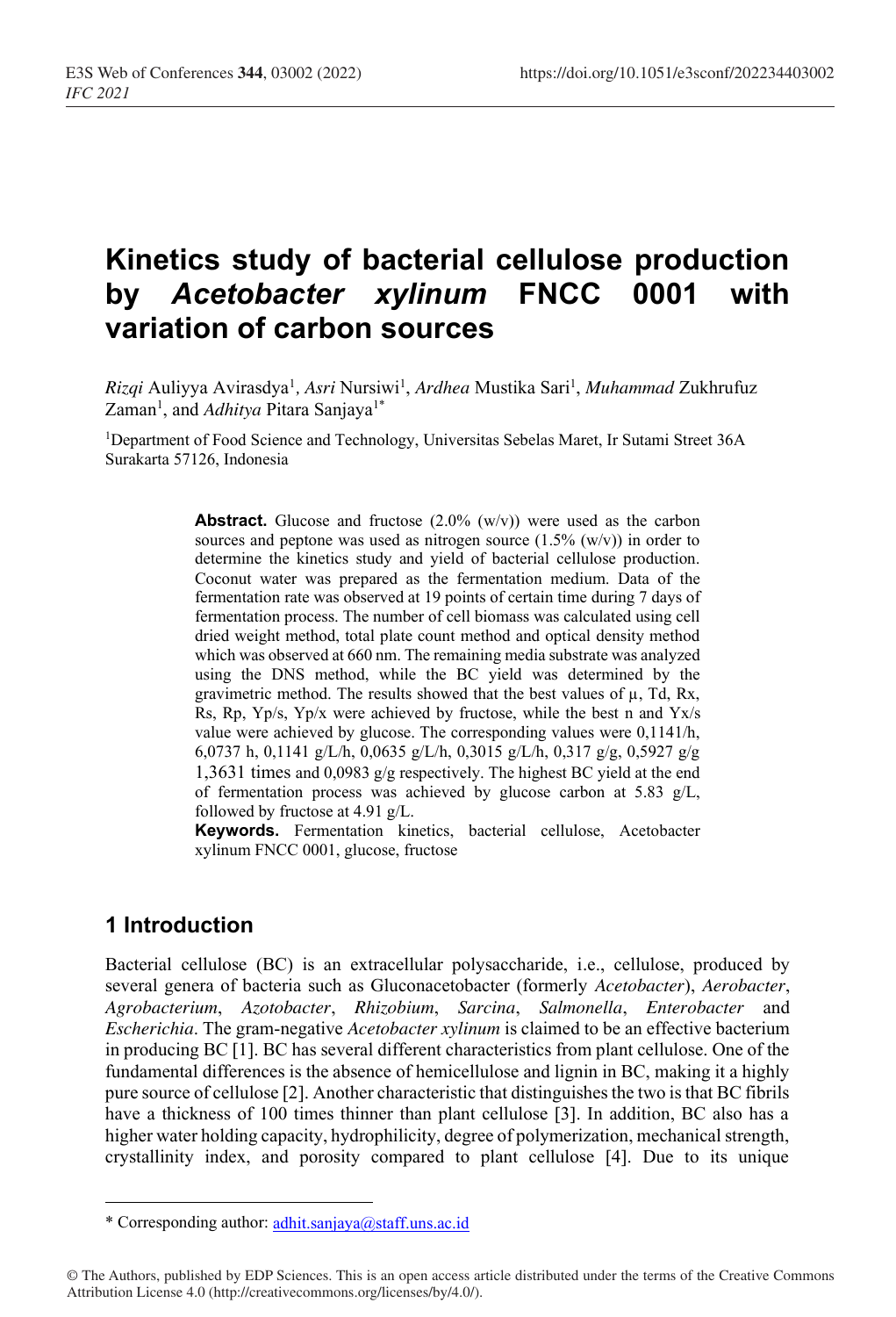characteristics, BC has been known for its multitude applications in paper, textile, food industries, pharmaceutical, prosthetic applications and other biomedical materials [5-6].

In Indonesia, BC is also well-known as nata de coco and is synthesized by *Acetobacter xylinum* using coconut water and other organic compounds as substrates. This bacterium can grow at pH level between 3.5-7.5 with an optimum pH at 4-5 [1] and can produce BC at temperature of 30-40 $^{\circ}$ C in a static state with an optimum temperature between 28-31 $^{\circ}$ C [7]. In common, nata de coco is produced by Small and Medium Enterprises (SMEs). Some problems have occurred during the production of nata de coco in SMEs, e.g., unstable production rate, yield, and quality of BC. The resulted BC is expected to have good physical qualities, viz. to produce high *yield*, thickness, and water content as well as a chewy texture. A good quality BC should have more than 85% water content to maintain the chewy texture [8].

The availability of nutrients is one of the main factors in controlling the rate of bacterial growth. *Acetobacter xylinum* requires a source of carbon, hydrogen, and nitrogen as well as minerals for its growth. These bacteria can oxidize sugars, sugar alcohols, and ethanol into acetic acid as primary metabolites and produce cellulose as secondary metabolites [1, 6]. Coconut water as the fermentation contained some of the nutrients needed, but to produce the optimal BC rate, macro substrates such as carbon and nitrogen sources must be added [6, 9].

Carbon and nitrogen as the main sources of nutrients have a significant influence on cell proliferation and metabolite biosynthesis [10]. Previous studies reported that peptone is one of the best nitrogen sources as it contains abundant nitrogen components and many growth factors [10-11], whereas glucose and fructose are favorable carbon sources [12-14]. In addition, 15 g/L peptone concentration and 2 g/l carbon concentration were found to produce the maximal BC yield [10, 13].

Each bacterial culture has a specific growth rate and nutrient concentration limit that can be measured based on the entire cycle of the growth curve and the relationship between them is called growth kinetics [15-17]. Determination of fermentation kinetics was carried out to determine the efficiency of substrate utilization in the fermentation process and thus can be used to characterize the growth of microorganisms [18-19]. This study aims to determine the kinetics of BC production in the two variations of carbon sources for *Acetobacter xylinum*  FNCC 0001 to obtain optimal BC production. The results of this study are expected to help SMEs to minimize production problems, viz. the instability of the production rate and quality of BC produced by providing information that can be used as a reference in the production process.

# **2 Materials and methods**

#### **2.1 Microorganism and cultures condition**

*Acetobacter xylinum* FNCC 0001 agar slant was obtained from Food and Nutrition Culture Collection (FNCC) Division, Gadjah Mada University. Hestrin-Schramm (HS) medium containing 2.0% D-glucose, 0.5% peptone; 0.5% yeast extract; 0.27% Na2HPO4 and 0.115% citric acid in distilled water with pH adjusted to 5 [20] and sterilized at 121°C for 15 minutes [21] was used as the culture growth medium. Stock culture was inoculated into 50 ml of sterile HS medium in a 250 ml conical flask and incubated for 48 h at 30°C under static conditions [12]. This culture was then used as the seed culture.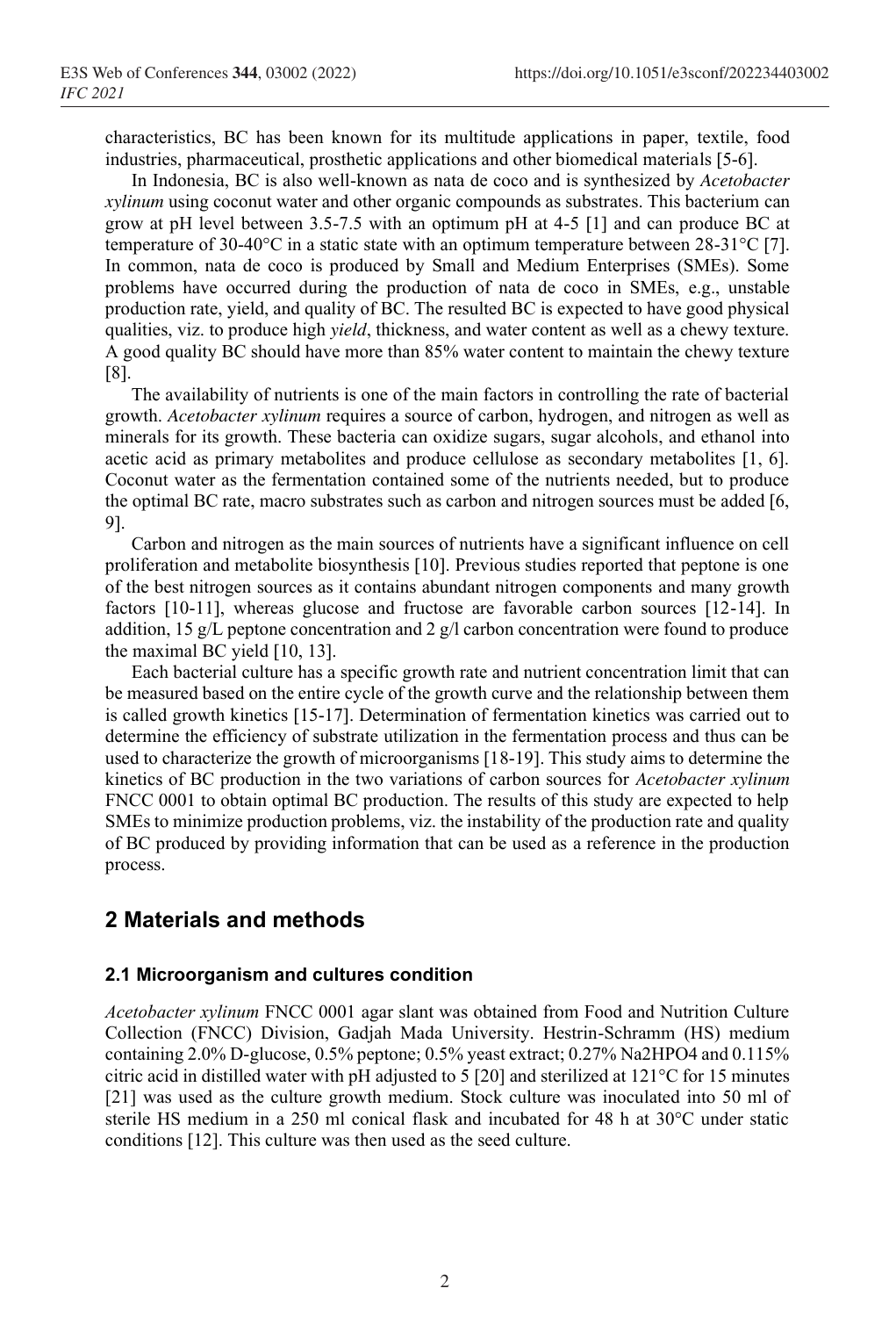## **2.2 Fermentation in an artificial medium.**

Coconut water as a fermentation medium went under a sorting process based on the total dissolved solids. The total dissolved solids of coconut water were tested using a hand refractometer and referred to 4.23±0.25 °Brix [22]. Glucose (F1) and fructose (F2) (2.0%  $(w/v)$ ) were added as the carbon sources and peptone  $(1.5\% (w/v))$  as the nitrogen source was added to each formulation. The starting pH in each formulation was adjusted to 5 and sterilized at  $121^{\circ}$ C for 15 minutes. After it was cooled to  $28\pm1^{\circ}$ C, the formulated medium was transferred to a sterilized 100 ml plastic containers (each contained 40 ml medium) aseptically in a laminar flow followed by the inoculation of  $5\%$  (v/v) seed culture which contained at least  $\pm 2 \times 10^7$  cells/ml [12]. Fermentation was carried out for 168 h at 30°C under static conditions and was sampled for analysis at 19 observation points with different time intervals, namely every 2 hours during the first 12 hours, then every 3 hours at the  $12<sup>th</sup>-24<sup>th</sup>$ hour, every 8 hours at the 24<sup>th</sup>-48<sup>th</sup> hour, and every 24 hours at the 48<sup>th</sup>-168<sup>th</sup> hour.

## **2.3 Analytical methods**

#### *2.3.1 Biomass*

Calculation of the cell biomass was carried out in order to observe the growth curve by combining the results of the optical density method, total plate count (TPC) method and the cell dried weight (CDW) method. The cell concentration was estimated by measuring the optical density at 660 nm [23] which was then compared to the TPC result by a standard curve to get a total cell/ml. The TPC method was conducted in HS-agar medium using spread plate method [24] and the CDW method was carried out to determine the dry weight of cells using centrifugation and gravimetric methods [21]. The CDW data combined with total cell/ml were used to make a standard curve to get g/L biomass results at every observation point.

#### *2.3.2 Sugar concentration in media*

Substrate residue or reducing sugar concentration in media was analyzed using 3,5 *dinitrosalicylic acid* (DNS) method. This test was conducted by adding 1 ml DNS reagent to a 1 ml sample (fermentation medium) in the test tube. The mixtures were heated in boiling water for 5 minutes and then cooled under running tap water to ambient temperature. The color intensities were measured by spectrophotometer at 575 nm [25].

#### *2.3.3 Bacterial cellulose (BC) yield.*

BC produced during the fermentation process was purified by boiling in 0.1 M NaOH at  $80^{\circ}$ C for 20 minutes to remove residual microorganisms followed by filtration using filter paper and rinsing with distilled water until the pH of the water becomes neutral [13]. The purified BC was then dried overnight to constant weight at 105°C [12].

#### *2.3.4 Fermentation Kinetics.*

Determination of fermentation kinetics was carried out to determine the efficiency of substrate utilization in the fermentation process. The parameters used are X which is the weight of cell biomass (g/L), S is the remaining substrate (g/L) and P is the BC *yield* (g/L). The calculated parameters and their formulas as follow [18] :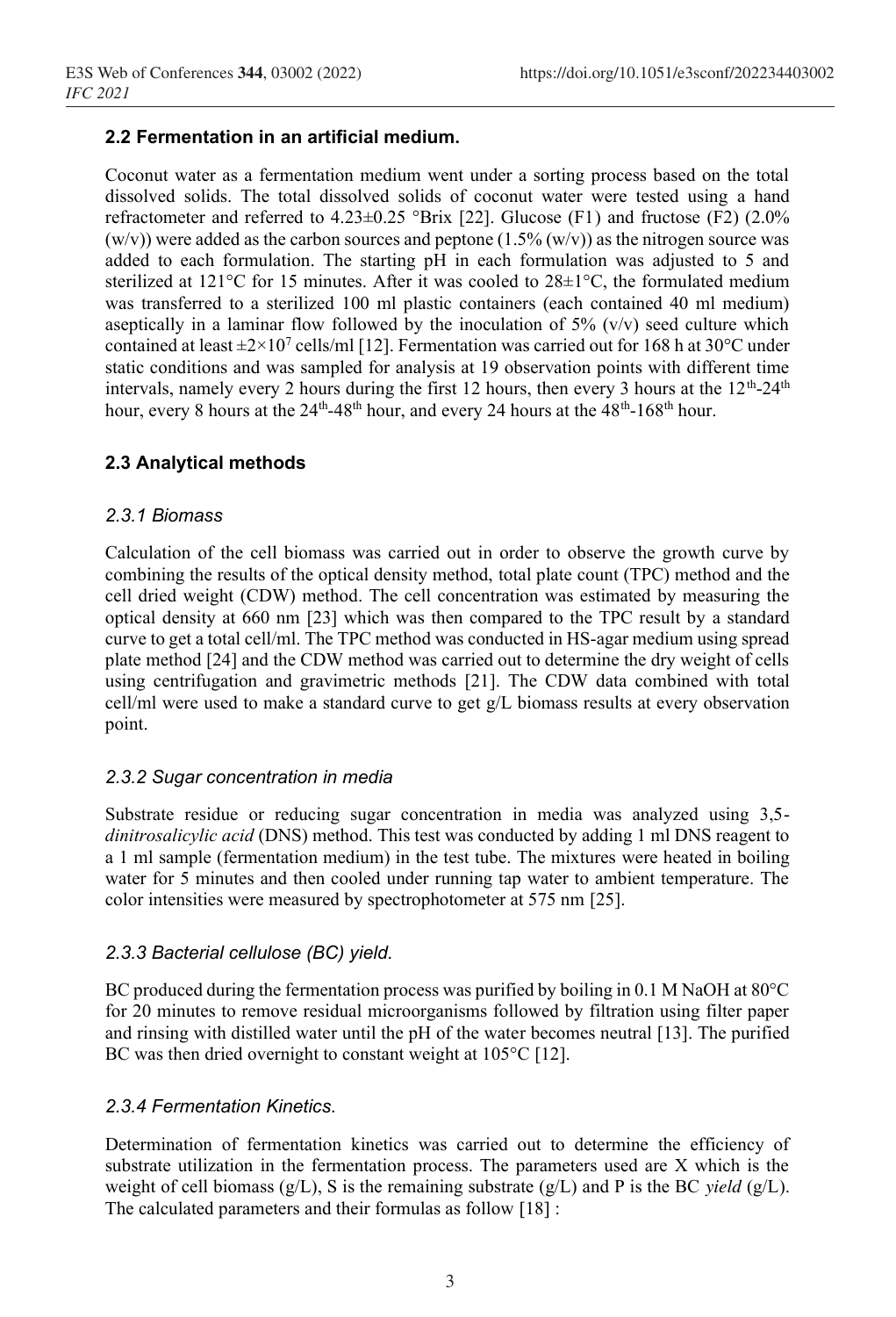| Growth rate or biomass formation $(Rx) = (g/L/h) = (dx/dt)$                   | (1) |
|-------------------------------------------------------------------------------|-----|
| Substrate use rate $(Rs) = (g/L/h) = (ds/s)$                                  | (2) |
| Growth rate BC (Rp) = $(g/L/h) = (dp/s)$                                      | (3) |
| Ratio of biomass to substrate $(Yx/s) = (g/g) = (X-Xo)/(So-S)$                | (4) |
| Ratio of BC yield to substrate $(Yp/s) = (g/g) = (P-Po)/(So-S)$               | (5) |
| Ratio of BC yield to biomass $(Yp/x) = (g/g) = (P-Po)/(Xo-X)$                 | (6) |
| Maximum growth rate per hour ( $\mu$ max) = slope of ln X = f(t)              | (7) |
| Specific rate of formation of BC per hour ( $\sigma$ ) = slope of ln P = f(t) | (8) |

## **3 Results and discussion**

#### **3.1 Biomass**

Changes in the growth phase of *Acetobacter xylinum* FNCC 0001 in both variations of carbon sources can be seen in **Fig. 1**. A typical bacterial growth curve during batch culture shows distinct phases of growth: lag phase, exponential or logarithmic (log) phase, stationary phase and death phase [26]. **Fig. 1** showed the lag phase, log phase and stationary phase of *Acetobacter xylinum* FNCC 0001, while the death phase has not been seen. The initial phase is the lag phase. This phase begins shortly after the inoculation of seed culture into the fermentation medium. In this phase, growth does not occur because new cells are adapting to environmental conditions, but the cell size increases and begins to prepare for the growth and reproduction process so that the amount of cell biomass will tend to remain [26-27].



**Fig. 1.** The Growth Curve of *Acetobacter xylinum* FNCC 0001 in Two Variation of Carbon Sources. (Glucose  $(\square)$  and Fructose  $(\triangle)$ )

After the lag phase is completed, *A. xylinum* will enter the log phase. This log phase is defined as a balanced growth stage because bacterial biomass increases linearly with time, with the number of bacterial cells doubling per unit time [27]. The lag phase for both formulations (F1 and F2) occurred at the first 10 hours, followed by the log phase starting from the  $10<sup>th</sup> h - 24<sup>th</sup> h$  for glucose carbon (F1), whereas the length of the log phase for fructose carbon (F2) was quite short from  $10^{th}$  h -  $15^{th}$  h.

The log phase length obtained in this study was shorter than the reported previous studies. The log phase of A*cetobacter xylinum* with Hassid-Barker medium ended at 48 hours [18]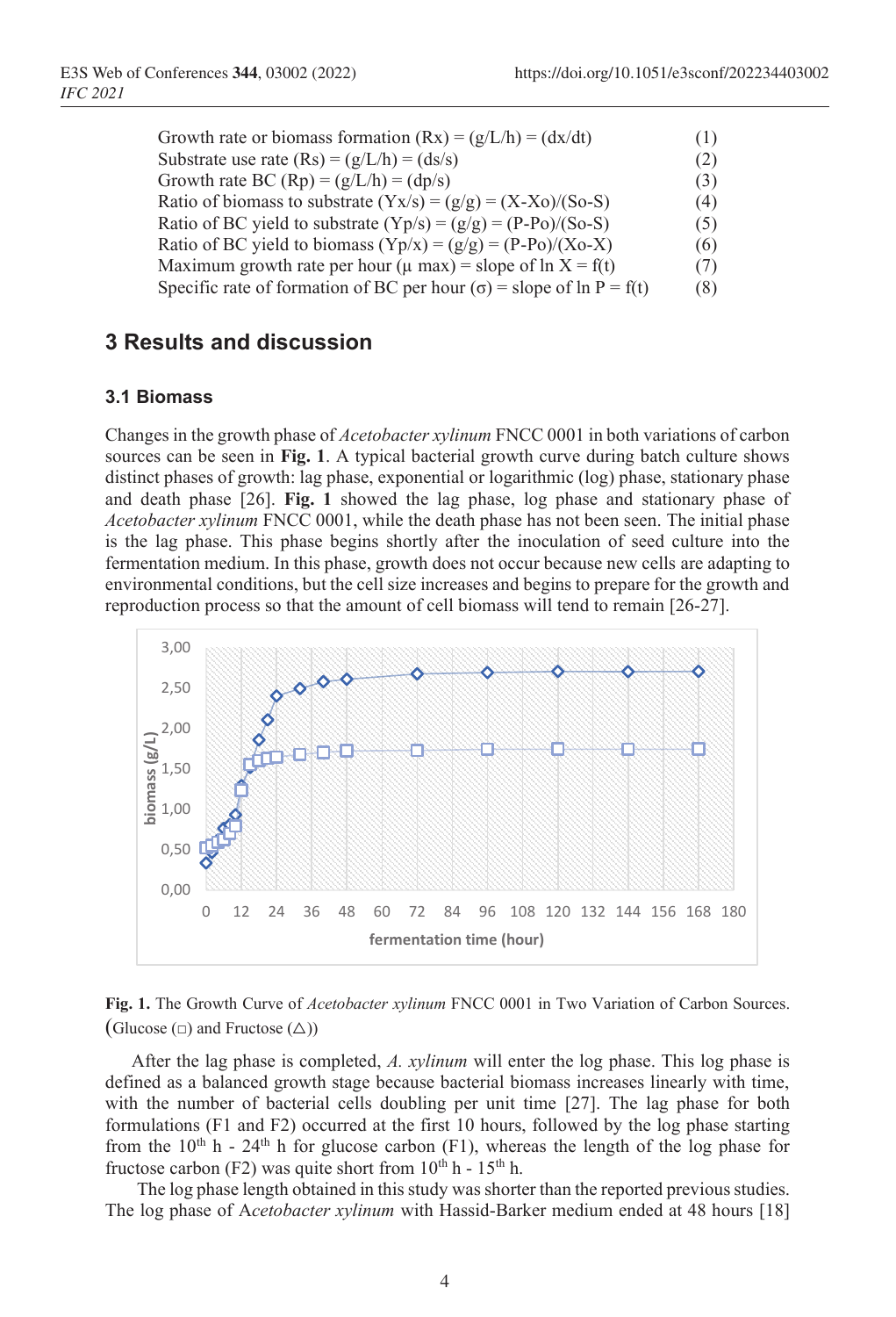while the log phase of *A. xylinum 0416* with HS medium started after the 3<sup>rd</sup> day [28]. In this phase, the growth medium is consumed maximally. All nutrients in the fermentation medium will be used by cells as the population grows. This resulted in the accumulation of toxic metabolites and waste materials in the media, therefore the growth rate of bacteria will experience a slowdown and enter a stationary phase [28-29].

The stationary phase of F1 started from  $24<sup>th</sup>$  h and F2 started from  $15<sup>th</sup>$  h until the fermentation was completed at  $168<sup>th</sup>$  h. The stationary phase is the phase with the highest number of cell populations where the number of bacteria that die and grow is balanced so that there is no growth rate [30]. In this phase, bacteria will produce more secondary metabolites than primary metabolites so that BC will be produced optimally in this phase [31]. After passing a certain period time, bacteria will enter a death phase where the number of living cells will undergo lysis due to accumulation of inhibitors of metabolic products, depletion of cell energy and changes in pH [27].

**Fig. 1.** showed that the death phase did not occur until the fermentation time is completed. The death phase usually occurs from the 8th day to the 15th day [32]. A reported study showed that the death phase occurred starting on the 16th day of BC production with *A. xylinum 0416* grown in HS medium [28]. Overall, the two formulations growth curves showed an increase in the total dry cell biomass. From the results of the research conducted, it can be seen that the highest amount of cell biomass was achieved by glucose carbon at 2.7093 g/L followed by fructose at 1.7462 g/L).

#### **3.2 pH analysis on the fermentation medium**

The initial pH value of the fermentation medium was adjusted until the pH value reached 5. The pH value was chosen referring to several studies that stated the optimum pH for producing BC in a static state is 5 [13, 33]. It can be seen that for the first 12 hours, the pH of the fermentation medium on both formulations did not change significantly. This is because the bacterium *Acetobacter xylinum* FNCC 0001 has just entered the lag phase where the bacteria are still in the adaptation stage to their environment [27].





The pH of the medium then decreased until  $72<sup>nd</sup>$  h for both formulations followed by an increase in pH until the end of the incubation period (168 hours). The decrease in pH was because bacteria starting to enter the log phase. In this phase, there is an increase in the rate of bacterial growth and the production of primary metabolites, namely (keto) gluconic acid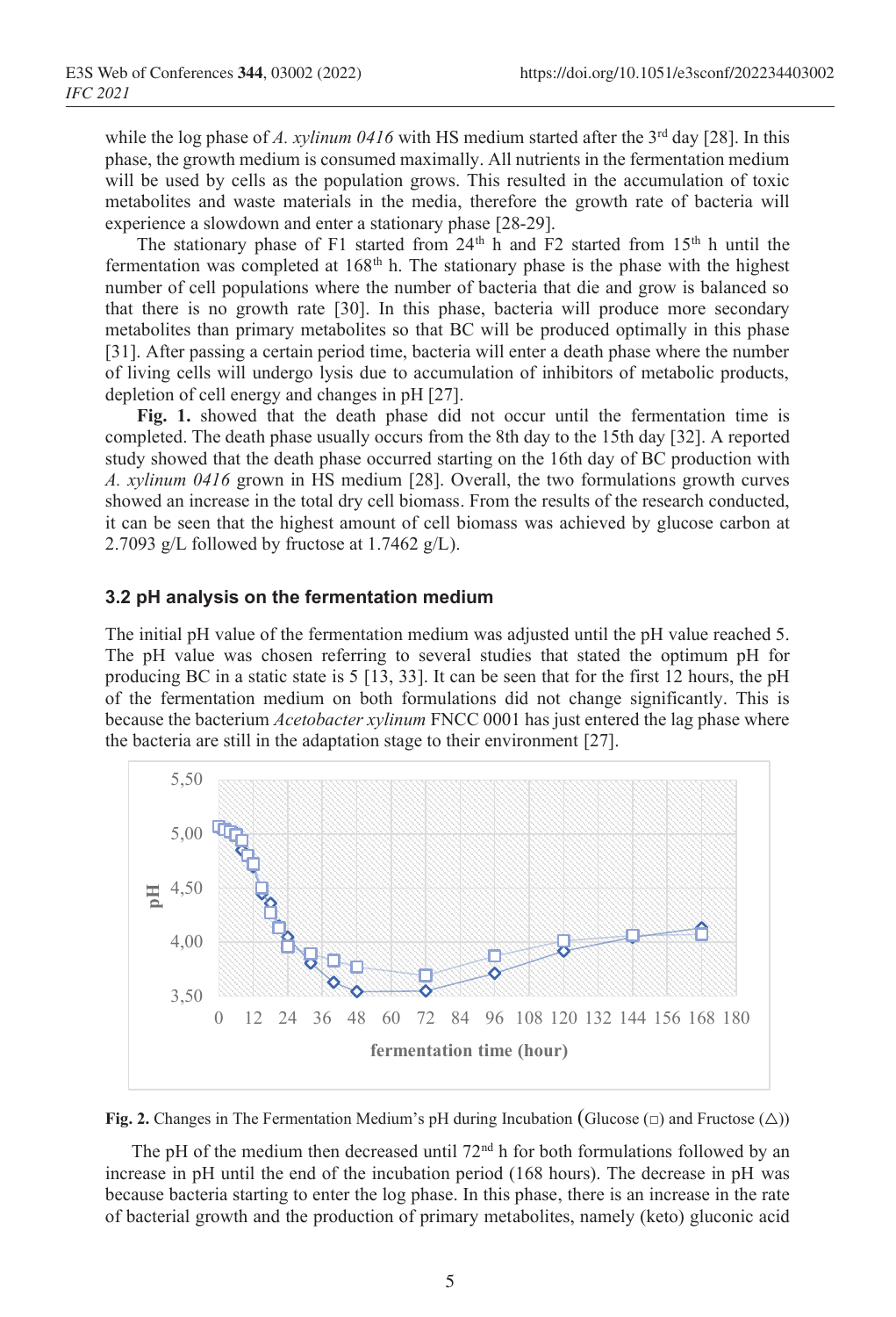from the breakdown of carbon sources by bacteria with the help of enzyme phosphoglucoisomerase which is characterized by a decreasing pH value [34-35], while the increase in pH was due to the oxidative decarboxylation of gluconic acid. Glucose metabolism will result in the accumulation of gluconic acid along with a decrease in pH. When all the glucose in the medium has been oxidized, bacteria begin to metabolize gluconic acid to obtain an energy source and a gradual increase in pH can be seen [36].

#### **3.3 BC yield**

During the fermentation process, bacteria *A. xylinum* will oxidize carbon in the media and produce primary metabolites in the form of (keto) gluconic acid and acetic acid as well as secondary metabolites in the form of cellulose or called *bacterial cellulose* (BC) [18]. Glucose and fructose carbon can be directly entered into the carbon metabolism pathway by *A. xylinum*. The process begins with the catalysis of glucose by *glucokinase* into glucose-6 phosphate. Glucose-6-phosphate is then isomerized to glucose-1-phosphate by the enzyme *phosphoglucomutase*, then converted to UDPG-glucose by UDPGlc *pyrophosphorylase* and ends with the formation of BC by *cellulose synthase* [37].

Each cell of *A. xylinum* can polymerize up to 200,000 glucose molecules per second into 1,4-glucan chains. The 1,4-glucan chain will be released into the media through the cell membrane and form a series of cellulose microfibrils that will bind to each other to form a cellulose layer on the surface of the medium [38]. BC usually starts to appear on the surface after 2 days of incubation and the number will continue to increase until the 8th day [34]. Cellulose formed on the surface of the medium will help *A. xylinum* in the metabolic process and glucose synthesis by supplying the oxygen need.



**Fig. 3.** BC Yield during Fermentation Time (Glucose  $(\square)$ ) and Fructose  $(\triangle)$ )

BC yield in this study began to form at 6 hours in both formulations. Based on **Fig. 3.,** it can be seen that the amount of BC yield continued to increase until the end of the fermentation. At  $168^{\text{th}}$  h, the highest BC was produced by glucose carbon at 5.8292 g/L, followed by fructose at 4.9125 g /L. The BC yield obtained in this study is higher than previous studies [13-14, 34].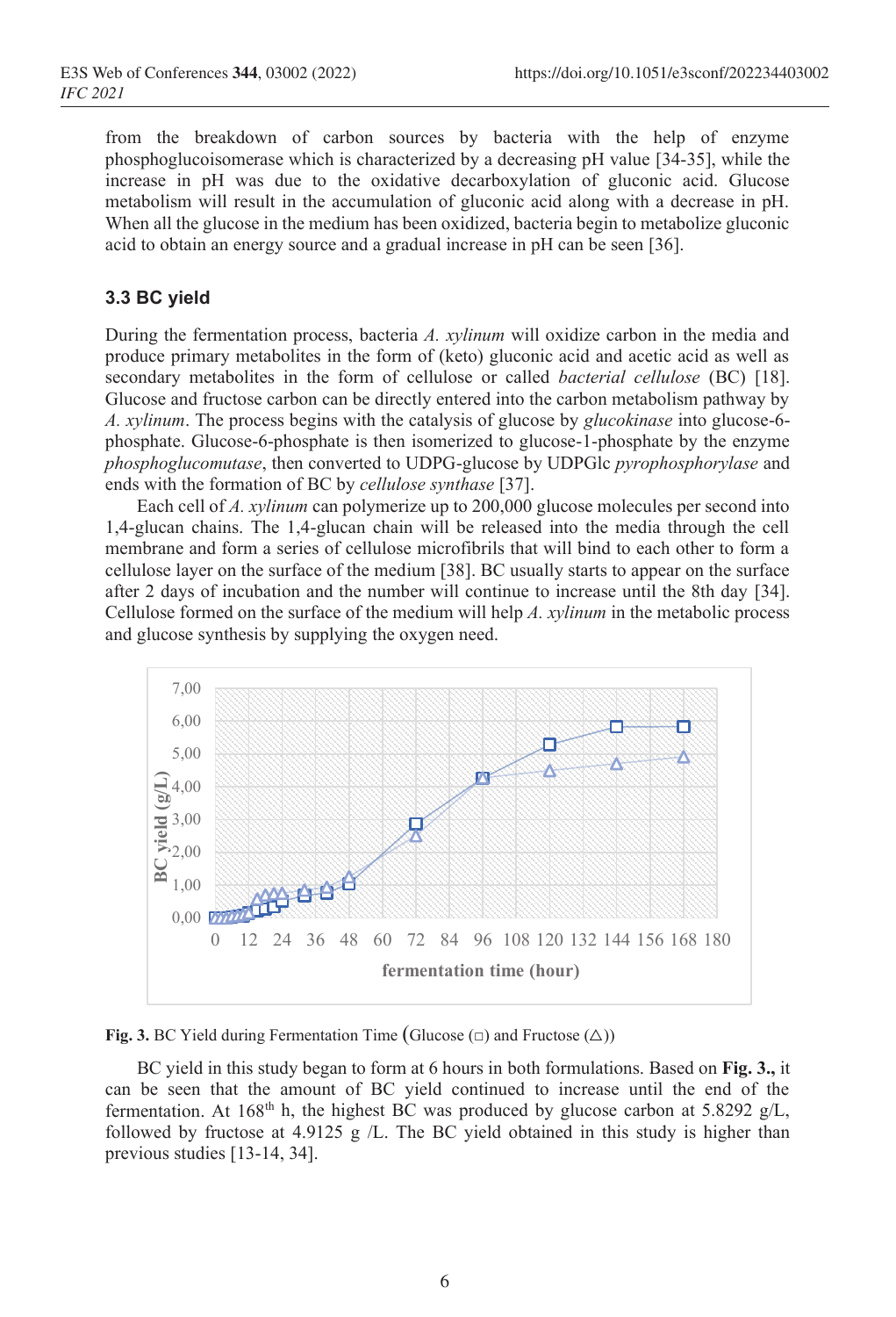#### **3.4 Relationship between Total Cell Biomass, pH and BC Yield**

The bacterial growth curve is a graph of the relationship between the number of living cells and the unit of time. The normal bacteria growth curve has four stages: the lag phase, log phase (exponential), stationary phase and death phase [27]. These phases usually occur in batch culture in a closed environment, where needed nutrients are depleted over time and metabolic products begin to accumulate due to bacterial growth. In each phase of bacterial growth, different biochemical reactions will occur for the synthesis of cellular components needed for bacterial cell growth and division [27]. The difference of these reactions can be seen through the relationship between cell biomass data, pH and BC yield [18].

The lag phase is the initial phase of bacterial growth, where new bacteria adapt to environmental conditions. In this phase, bacteria will prepare themselves for the process of growth and reproduction by synthesizing needed cellular components such as DNA and cellular enzymes [26-27]. The lag phase in the study occurred at the first 10 hours for both carbons. It can be seen in **Fig. 1**, **Fig. 2** and **Fig. 3** that the values of cell biomass, pH and BC yield at these hours tend to be constant. This is consistent with the theory that in the lag phase bacterial growth has not yet occurred, but the cell size will increase so that the amount of cell biomass will tend to remain and bacteria have not yet produced primary metabolites, gluconic acid and secondary metabolites, BC [26, 34].

After the lag phase is completed, the bacteria will enter the log phase which is a balanced growth stage because the average cell composition remains constant with the bacterial culture properties (protein and DNA) increasing at the same rate [39]. The lag phase in the study occurred from  $10^{th}$  -  $24^{th}$  h for glucose and  $10^{th}$  –  $15^{th}$  h for fructose. A clear increase in biomass at the same points can be seen in **Fig. 1** and **Fig. 2**. pH value decreased rapidly starting from the  $10<sup>th</sup>$  h for glucose and fructose while at the same points, the increase in BC yield has not been seen (**Fig. 3**). This is in following the theory, that in the log phase, bacteria will produce more primary metabolites (gluconic acid) than secondary metabolites (BC) so that the decrease in pH can be seen [27, 35].

After the log phase, the growth rate of bacteria will experience a slowdown and enter a stationary phase. The stationary phase in the study started from  $24<sup>th</sup>$  h for glucose carbon, from  $15<sup>th</sup>$  h for fructose until the incubation time was complete (168 h). The amount of cell biomass at the same hour (**Fig. 1**) showed a value that tends to be constant and simultaneously there was an increase in BC yield (**Fig. 3**). Then in **Fig. 2,** it can be seen that the pH began to decrease which was followed by an increase in the value of pH until the end of the fermentation time.

Carbon metabolism will result in the accumulation of gluconic acid along with a decrease in pH. When all of the glucose in the medium has been oxidized, bacteria begin to metabolize gluconic acid to obtain an energy source through the oxidative decarboxylation process, where the breakdown products can also be used for BC formation and an increase in the pH value can be seen [36]. The results obtained are by the theory that the number of bacteria that dies and grows is balanced in the stationary phase so that there is no growth rate [30]. In addition, in this phase, the bacteria will produce more secondary metabolites than primary metabolites hence BC will be produced optimally [31].

After passing a certain period, the bacteria will enter the death phase. In this study, the death phase of the bacteria *Acetobacter xylinum* FNCC 0001 has not been seen. At the death phase, the number of living cells will undergo lysis due to the accumulation of inhibitors resulting from bacterial metabolism, depletion of cell energy and changes in pH [27]. The amount of cell biomass in this phase will decrease so that the growth rate will show a negative value [30] and the amount of BC yield will tend to remain because carbon metabolism will stop [34] whereas pH value tends to decrease because in the death phase of acetic acid bacteria, cell wall lysis will occur therefore intracellular acid is going to be released into the media and increasing acidity [40].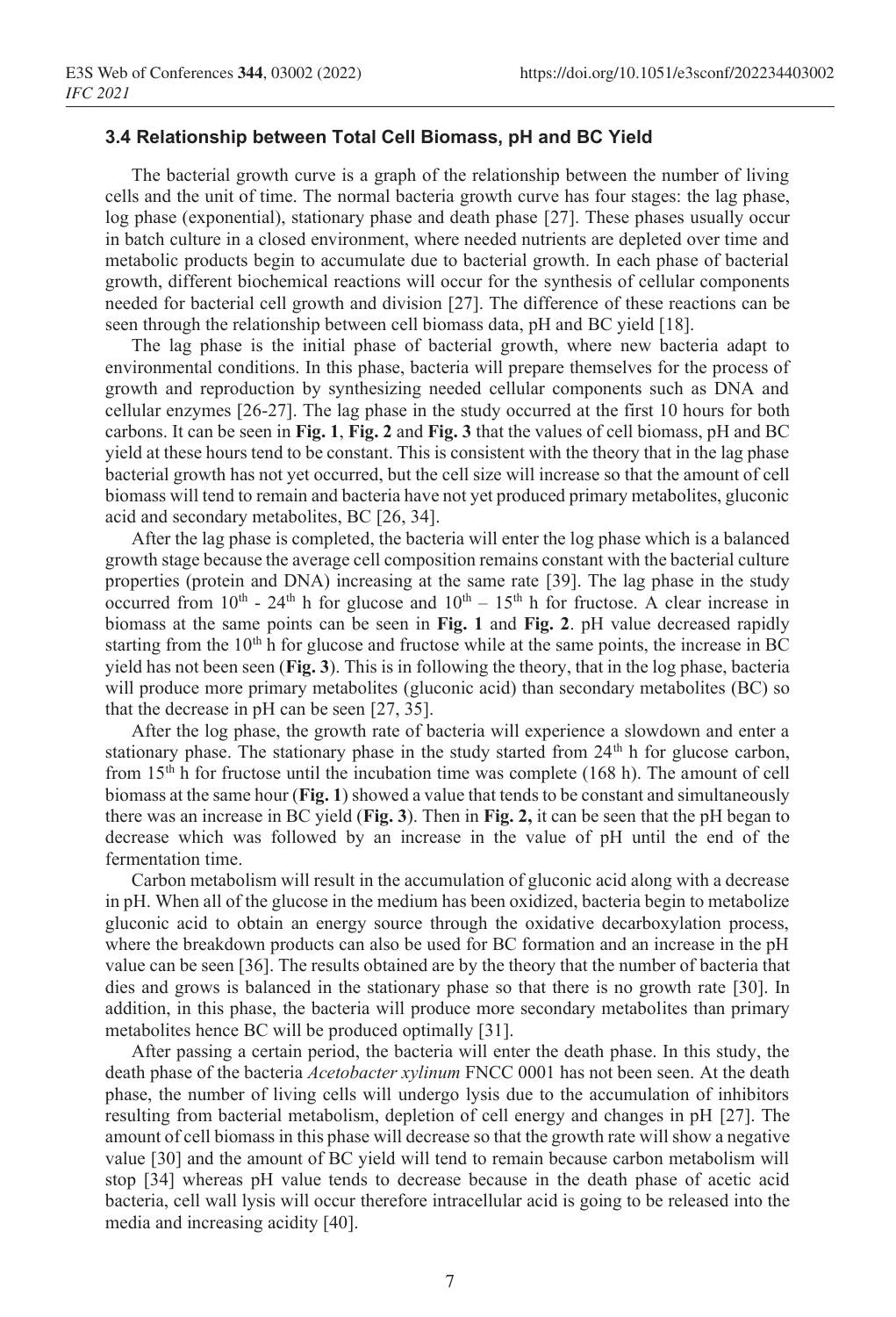## **3.5 Fermentations Kinetics**

The calculation of the fermentation kinetics of *Acetobacter xylinum* FNCC 0001 was used to determine the cell growth rate, the rate of substrate utilization and the rate of product formation/BC yield. These three data will provide information on how the fermentation process can be carried out efficiently. Parameters observed in the calculation of fermentation kinetics include specific growth rate  $(\mu)$ , doubling time (Td), degree of multiplication (n), rate of biomass formation (Rx), rate of substrate use (Rs), rate of BC yield formation (Rp), ratio of biomass to substrate (Yx/s), ratio of biomass to BC yield (Yx/p), ratio of BC yield to substrate (Yp/s), maximum specific growth rate ( $\mu$  max), and rate of formation of specific BC yield (σ). In calculating the parameters above, data are needed in the form of residual substrate/sugar residue in the fermentation medium, the amount of biomass contained in the media, and the amount of BC yield produced. The graph of the relationship between the three data can be seen in Fig. 4 and Fig. 5.



**Fig. 4.** Relationship of Cell Biomass, Substrate Residue and BC Yield during the Fermentation Time for Glucose Carbon (Substrate Residue  $(\square)$ , Cell Biomass  $(\Diamond)$  and BC Yield  $(\triangle)$ ).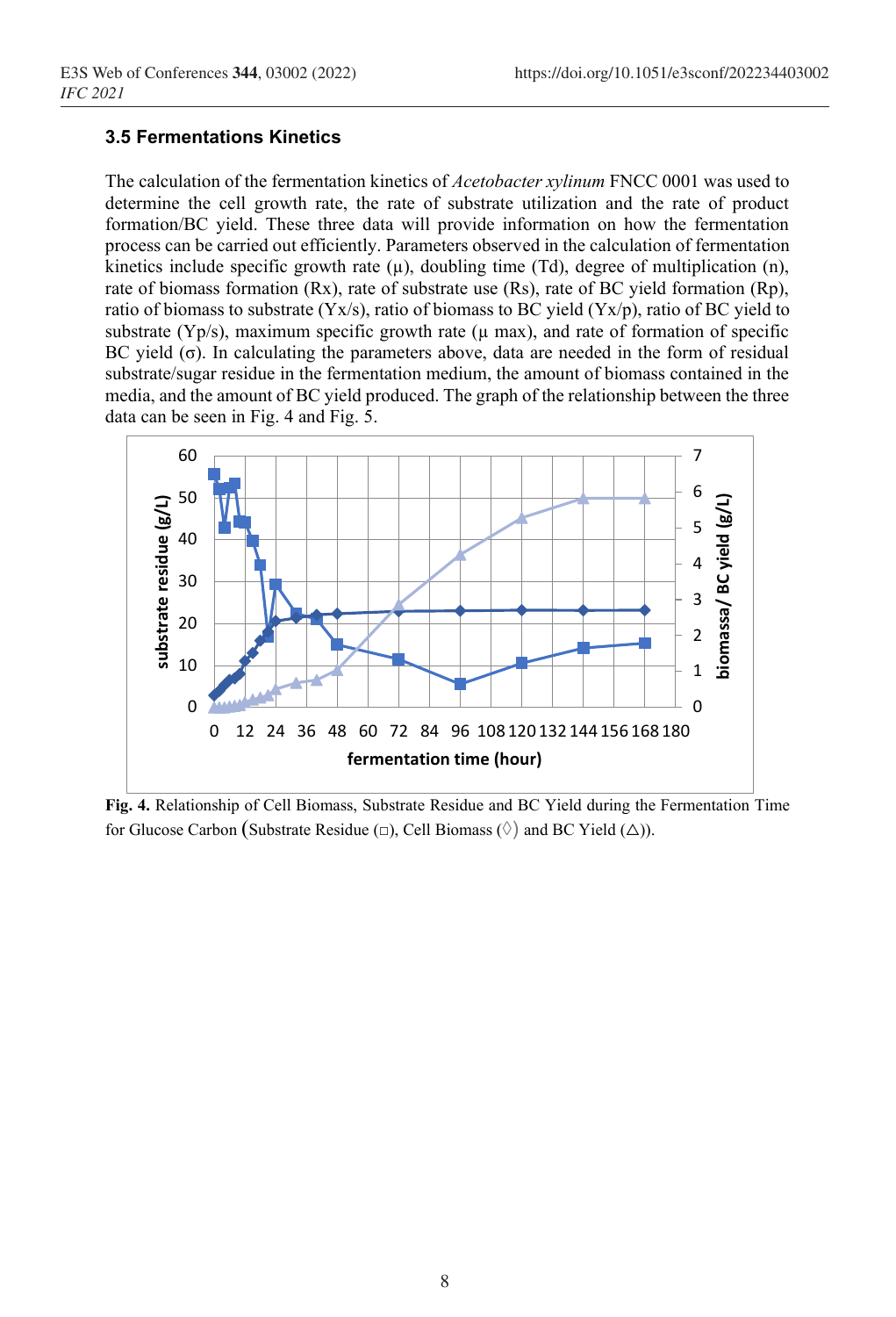

**Fig. 5.** Relationship of Cell Biomass, Substrate Residue and BC Yield during the Fermentation Time for Fructose Carbon (Substrate Residue  $(\Box)$ , Cell Biomass  $(\Diamond)$  and BC Yield  $(\triangle)$ )

Based on Fig. 5, it can be seen that the biomass data and BC yield tend to increase during fermentation process and are inversely proportional to the remaining reducing sugar data. The data for the remaining reducing sugars or substrate residue inclined to decrease. This is because the sugar in the media will be increasingly used for metabolism by *Acetobacter xylinum* as an energy source for cell growth and as a substrate for BC formation [8]. **Table 1.** Fermentation Kinetic Parameters of *Acetobacter xylinum* FNCC 0001

|                    | Tuble III emphanon Itmente I alametro of Herbouclet whilmin I HOO 0001 |               |                        |
|--------------------|------------------------------------------------------------------------|---------------|------------------------|
|                    | Formulation                                                            |               |                        |
| Kinetics Parameter | Glucose $(F1)$                                                         | Fructose (F2) | Unit                   |
| μ                  | 0,0675                                                                 | 0,1141        | Per h                  |
| Td                 | 10,2648                                                                | 6,0737        | h                      |
|                    | 615,8894                                                               | 364,4241      | minutes                |
| $\mathbf n$        | 1,3631                                                                 | 1,1518        | Time                   |
| Rx                 | 0,0675                                                                 | 0,1141        | g/L/h                  |
| $\rm Rs$           | 0,0294                                                                 | 0,0635        | g/L/h                  |
| Rp                 | 0,1409                                                                 | 0,3015        | g/L/h                  |
| Yx/s               | 0,0983                                                                 | 0,0534        | g biomass/g sugar      |
| Yp/s               | 0,0296                                                                 | 0,0317        | $g \text{ BC/g sugar}$ |
| Yp/x               | 0,3016                                                                 | 0,5927        | g BC/g biomass         |
| µ max              | 0,0631                                                                 | 0,1220        | Per h                  |
| Σ                  | 0,1232                                                                 | 0,2985        | Per h                  |

In the parameters of specific growth rate  $(\mu)$  and maximum specific growth rate  $(\mu$  max) F2 obtained the highest results at 0.1141/h and  $\mu$  max at 0.1220/h, followed by F1 at 0.0675/h and  $\mu$  max at 0.0631/h. The value of the specific growth rate  $(\mu)$  obtained will be the same or close to the value ( $\mu$  max). The maximum specific growth rate ( $\mu$  max) is calculated by finding the slope of the biomass ln with time during the logarithmic phase. Cells will have a maximum growth rate  $(\mu \text{ max})$  if there is an excess of substrate in the medium (Stanbury et al., 2015). The fastest doubling time (Td) was also achieved by F2 at 6.0737 h, followed by F1 at 10.2648 h. Td value is the time required for cells to double the number of cell populations during the logarithmic phase. The greater the value of µ, the lower the Td value obtained so that the required cell doubling time is faster [41].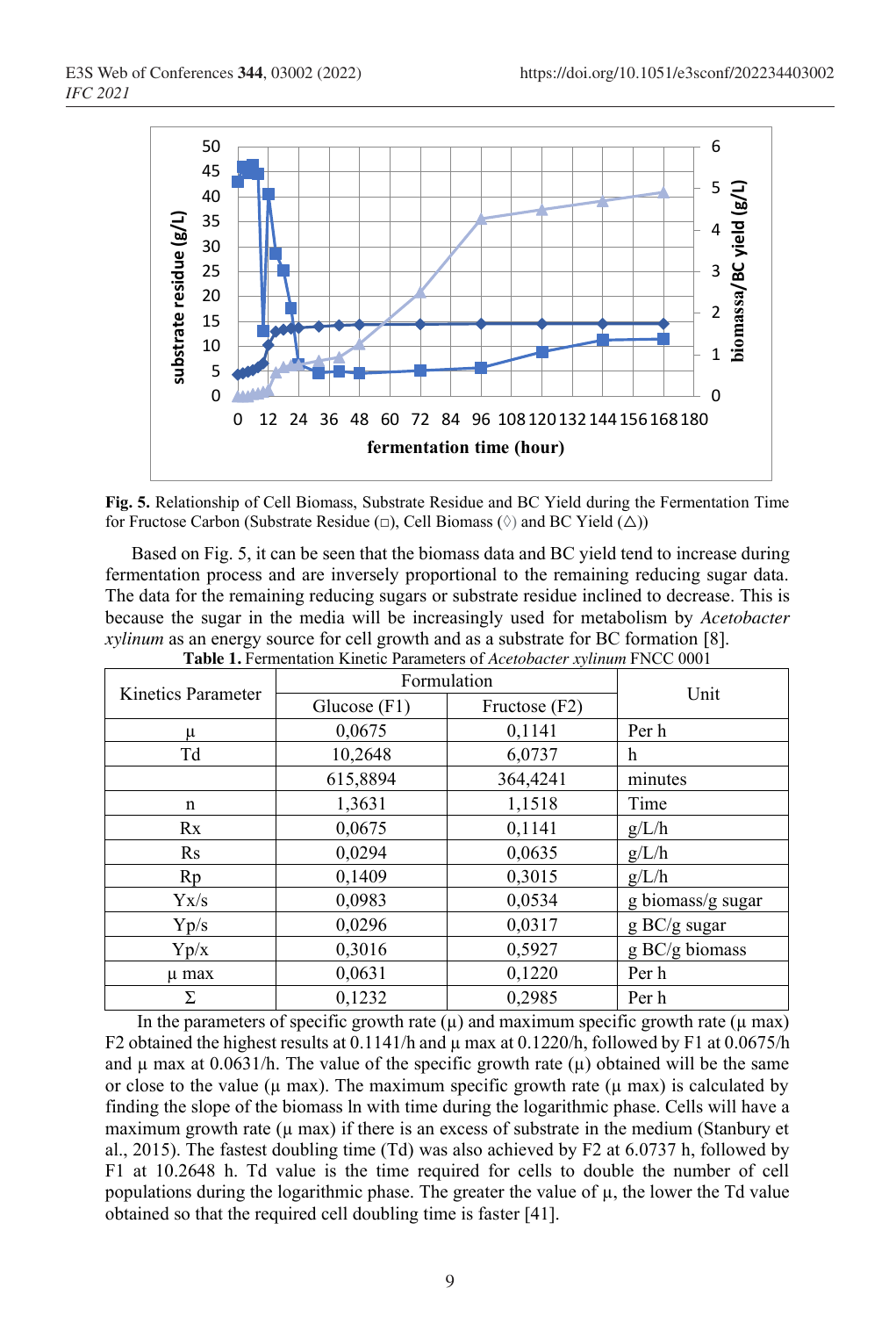The highest degree of multiplication or the number of doublings (n) was achieved by F1 at 1.3631 times, followed by F2 at 1.1518 times. n value serves to find the number of cell multiplication during the fermentation process. This value is obtained by dividing the amount of cell biomass at the end of the log phase  $(x)$  by the amount of cell biomass at the beginning (xo) [41].

Table 1 showed the best values of Rx, Rs, Rp, Yp/s, Yp/x were achieved by F2, while the best Yx/s value was achieved by F1. The corresponding values were 0,1141/h, 6,0737 h, 0,1141 g/L/h, 0,0635 g/L/h, 0,3015 g/L/h, 0,317 g/g, 0,5927 g/g and 0,0983 g/g respectively. The values of Yx/s and Yp/s showed that in F2, most of the substrate tends to be used for BC formation rather than for biomass growth, while in F1 most of the substrate was used for biomass growth rather than for BC formation.

Based on the results of the research above, it can be seen that the overall treatment of carbon fructose has the best results for all parameters except for parameters n and Yx/s. When viewed from these results, the relationship between the parameters is in accordance with the theory, where a high specific growth rate  $(\mu)$  value and a low Td value are expected to have high activity in product formation [41]. This can be seen in the Rp value for F2 which also showed high yields.

The Yx/s parameter by F1 was higher at 0.983 g biomass/glucose followed by F2 at 0.0534 g biomass/glucose. This is in accordance with the results of biomass in the study, where the cell biomass produced in F1 was higher than F2. However, there is a difference if we look at the relationship between the Rp and Yp/s parameters. In reference to those kinetic parameters, F2 should have the highest BC yield, whereas in the study the highest BC yield at the end of fermentation process was achieved by glucose carbon at 5.83 g/L, followed by fructose at 4.91 g/L.

The parameters of the fermentation kinetics used data on the logarithmic phase of bacteria. The carbon fructose variation has the best results on most of these parameters because it enters the log phase faster than the glucose and also has the lowest doubling time in that phase. These results are similar to previous study [14] where fermentation using fructose medium, resulted in short log phase and it can be seen that the initial biomass increase in fructose is very rapid compared to glucose. However, at the end of the fermentation, fructose medium produced the least biomass and yield.

There are several possible explanations such as bacteria must use isomerase to convert fructose to glucose before polymerization begins which will lead to greater energy requirements due to enzyme synthesis, resulting in lower BC production. Another possible explanation is that the bacteria initially grew on glucose (HS medium) which was then inoculated on the culture medium with fructose so that it could trigger a negative effect on the activity of the fructokinase (FK) [14].

Many studies on the use of various types and concentrations of carbon in BC production have been carried out. Some of these studies include: *Acetobacter xylinum* KJ-1 was cultured in the medium using 2% carbon concentration for 5 days and produced the highest BC yield using fructose at 2.7 g/L, followed by glucose at 2 g/L [13]. *Komagataeibacter medellinensis* using the same carbon concentration for 8 days fermentation produced the highest BC at 2.8 g/L using glucose, and at 0.38 g/L using fructose [14] and *Acetobacter* sp. A9 was cultured for 7 days produced the highest BC using glucose, followed by fructose at 2.7 g/L and 2.53 g/L respectively [12]. Based on these studies, the optimum BC yields obtained varied even though the carbon concentration used was uniform. The difference in yield was largely due to different bacterial strains, fermentation time, and other environmental factors. This is because, each microorganism has its own preferences and physiological characteristics in selecting the source of the components it needs.

This study used *Acetobacter xylinum* FNCC 0001 obtained from isolated cultures in Indonesia with artificial media of coconut water as it is in line with the most common BC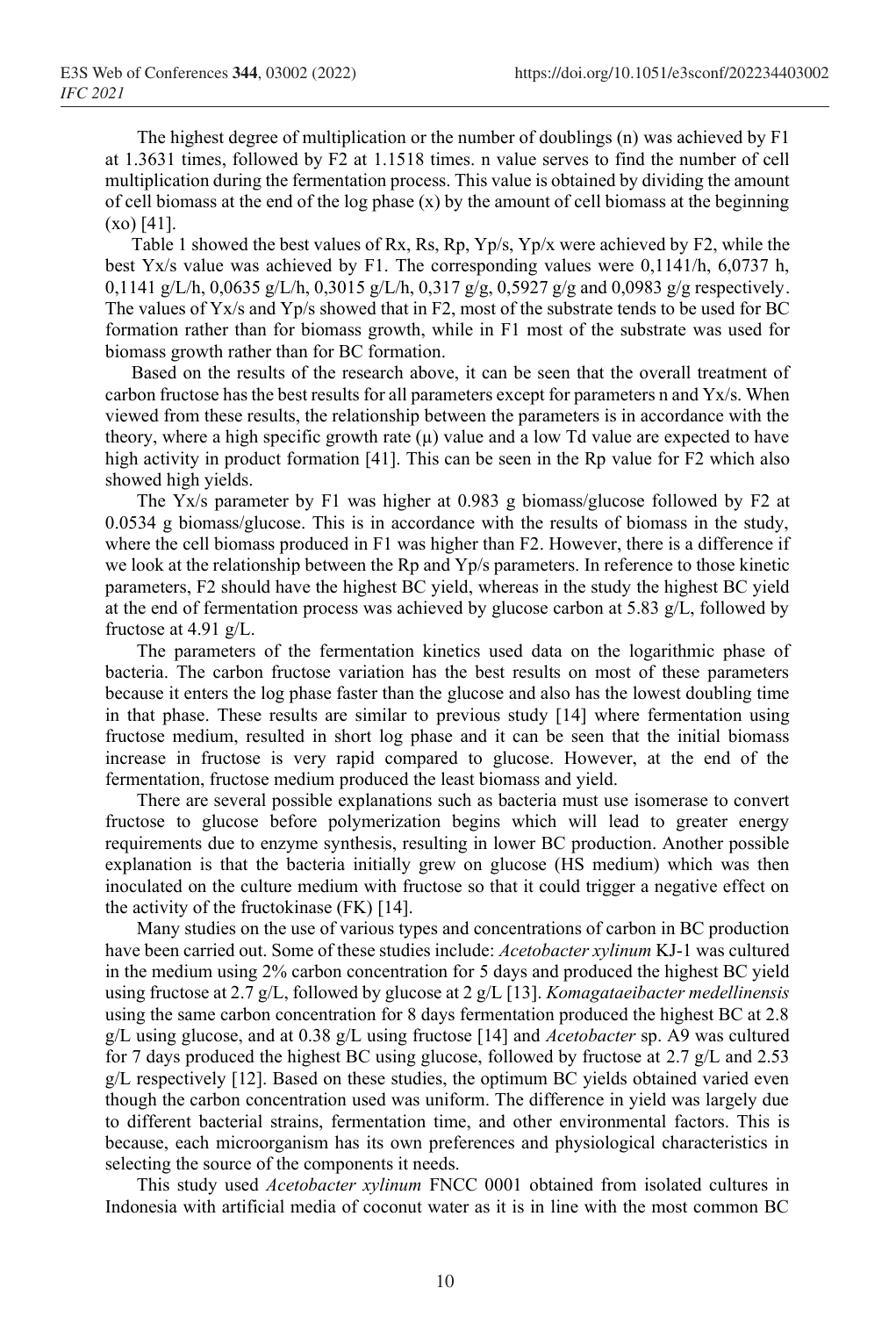product in Indonesia which is nata de coco, using coconut water as its substrate added with carbon and nitrogen sources. We are hoping the result of this study could help SMEs as nata de coco supplier to minimize their production problems, viz. the instability of the production rate and quality of BC produced by providing information that can be used as a reference in the production process. In addition, the results of this study on growth curve, specific growth rate, nutrient concentration limit, and other fermentation kinetic parameters can be used as new information that can be developed for further research for this strain. The use of other carbons or combination of carbons should also be further investigated.

# **4 Conclusion**

The results showed that the highest cell biomass and BC yield was achieved by F1 at 2.71 g/L and 5.83 g/L, followed by F2 at 1,75 g/L and 4.91 g/L respectively. F2 has the best values of  $\mu$ , Td, Rx, Rs, Rp, Yp/s, Yp/x, while the best n and Yx/s values were achieved by F1. In reference to cell biomass, BC yield and kinetic parameters results, the F1 formulation with 2 % (w/v) glucose and 1.5% (w/v) peptone was the best for bacterial growth.

The authors are grateful for the fundamental research grant received from Universitas Sebelas Maret and funded through Dana PNBP Universitas Sebelas Maret Nomor: 543/UN27.21/PP/2018.

## **References**

- 1. S. S. Afreen and B. Lokeshappa, Int. J. Sci. Technol. **2**, 57 (2014)
- 2. A. F. Jozala, R. A. N. Pértile, C. A. dos Santos, V. de Carvalho Santos-Ebinuma, M. M. Seckler, F. M. Gama, and A. Pessoa Jr, Appl. Microbiol. Biotechnol. **99**, 1181 (2015)
- 3. W. Czaja, A. Krystynowicz, S. Bielecki, and R. M. Brown Jr, Biomaterials **27**, 145 (2006)
- 4. E. Tsouko, C. Kourmentza, D. Ladakis, N. Kopsahelis, I. Mandala, S. Papanikolaou, F. Paloukis, V. Alves, and A. Koutinas, Int. J. Mol. Sci. **16**, 14832 (2015)
- 5. E. P. Çoban and H. Biyik, Afr. J. Biotechnol. **10**, 5346 (2011)
- 6. P. R. Chawla, I. B. Bajaj, S. A. Survase, and R. S. Singhal, Food Technol. Biotechnol. **47**, 107 (2009)
- 7. S. M. Mohammad, N. A. Rahman, and M. S. Khalil, Adv. Biol. Res. **8**, 307 (2014)
- 8. A. Hamad, N. A. Andriyani, H. Wibisono, and H. Sutopo, Techno **12**, 74 (2011)
- 9. R. Pambayun, *Teknologi Pengolahan Nata de Coco* (Kanisius, Yogyakarta, 2002)
- 10. H. Zhang, C. Chen, C. Zhu, and D. Sun, Cellul. Chem. Technol. **50**, 997 (2016)
- 11. T. Oikawa, J. Nakai, Y. Tsukagawa, and K. Soda, Biosci., Biotechnol., Biochem. **61**, 1778 (1997)
- 12. H. J. Son, M. S. Heo, Y. G. Kim, and S. J. Lee, Biotechnol. Appl. Biochem. **33**, 1 (2001)
- 13. C. Son, S. Chung, and A. S. K. Jieun Lee, J. Microbiol. Biotechnol **12**, 722 (2002)
- 14. C. Molina-Ramírez, M. Castro, M. Osorio, M. Torres-Taborda, B. Gómez, R. Zuluaga, C. Gómez, P. Gañán, O. J. Rojas, and C. Castro, Materials **10**, (2017)
- 15. K. Kovárová-Kovar and T. Egli, Microbiol. Mol. Biol. Rev. **62**, 646 (1998)
- 16. T. E. Shehata and A. G. Marr, J. Bacteriol. **107**, 210 (1971)
- 17. N. Yuliana, Agrointek **13**, 108 (2008)
- 18. P. Lestari, N. Elfrida, A. Suryani and Y. Suryadi. 2014. Jordan J. Biol. Sci. **7,** (2014)
- 19. A. Cotto, J. K. Looper, L. C. Mota, and A. Son, J. Microbiol. Biotechnol. **25**, 1928 (2015)
- 20. D. Mikkelsen, B. M. Flanagan, G. A. Dykes, and M. J. Gidley, J. Appl. Microbiol. **107**, 576 (2009)